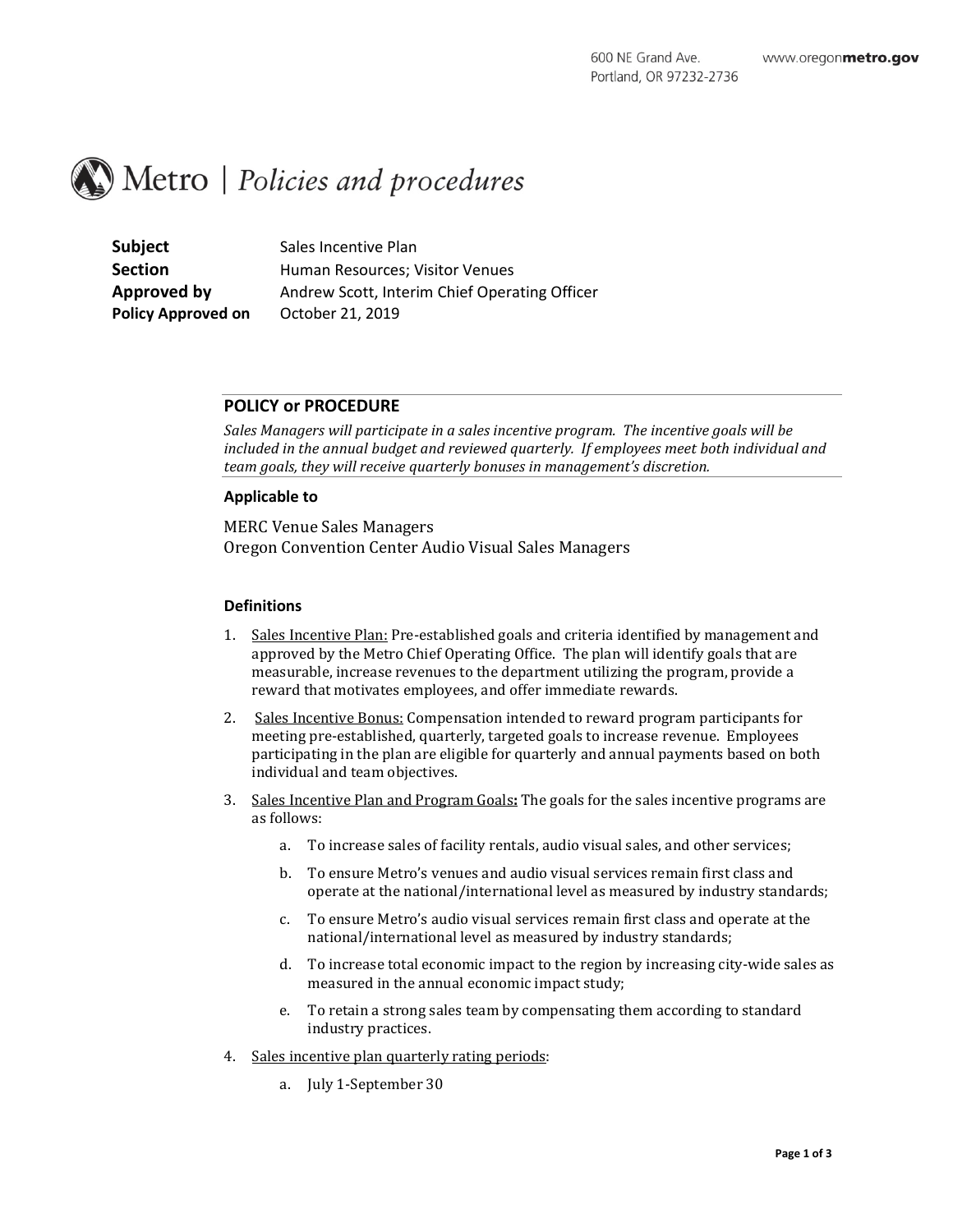- b. October 1-December 31
- c. January 1-March 31
- d. April 1-June 30
- 5. Sales incentive plan yearly rating period:
	- a. July 1-June 30

# **Guidelines**

- 1. The intention of this program is to align sales teams with industry practices to provide consistency and achieve strong results. The incentive structure gives management immediate feedback on successful programs at both the group and individual level. This is essential in market-driven industries like the hospitality industry. The bonus structure allows management to target current "need" periods with specific goals and incentives in order to increase bookings, revenues and facility utilization on an expanded basis.
- 2. Staff may receive rewards for meeting or exceeding specificrevenuetargets, generating immediate revenue as well as increasing revenue and/or bookings for successive years, targeting specific timeframes. Metrics for this will be meeting sales goals, feasibility of implementing across other departments, and staff feedback.
- 3. During the annual budget development process, financial compensation tied to this program will be incorporated and approved through the usual processes. Metro Finance and Regulatory Services will affirm quarterly results and bonus payments, if any, following an audit of documentation. The Executive Director must approve any incentive authorizations.

## **Procedures:**

- 1. As part of the succeeding fiscal year budget development process, management will determine overall sales incentive plan ratings and goals. These ratings will be metrics that are accessible from the Event Business Management System (EBMS) database or another program participant's financial systems.
- 2. Upon approval, management will inform the sales team ofthe goals. Management will collect and evaluate data at the end of each quarter to determine if the sales team met the quarterly goals. An audit of this information will be conducted by Finance and Regulatory Services staff during their regular quarter end process.
- 3. Following this audit, authorization for incentive payments, if any, will be forwarded to the Human Resources Department for documentation and to Payroll for processing.
- 4. If, during the employment performance assessmentprocess, an employee receives an overall rating of Does Not Meet Expectations for an annual period, the employee will forfeit their eligibility to participate in the sales incentive planfor at least six months following the rating period. In addition, the employee will not be eligible to participate in the sales incentive plan until satisfactory completion of a Performance Improvement Plan to address performance deficiencies. Upon the passage of at least six months and the successful completion of a Performance Improvement Plan, the employee will become eligible for sales incentive bonuses the following quarter. Annual incentive bonuses will be prorated for the percentage of quarters the employee is eligible during the annual period.